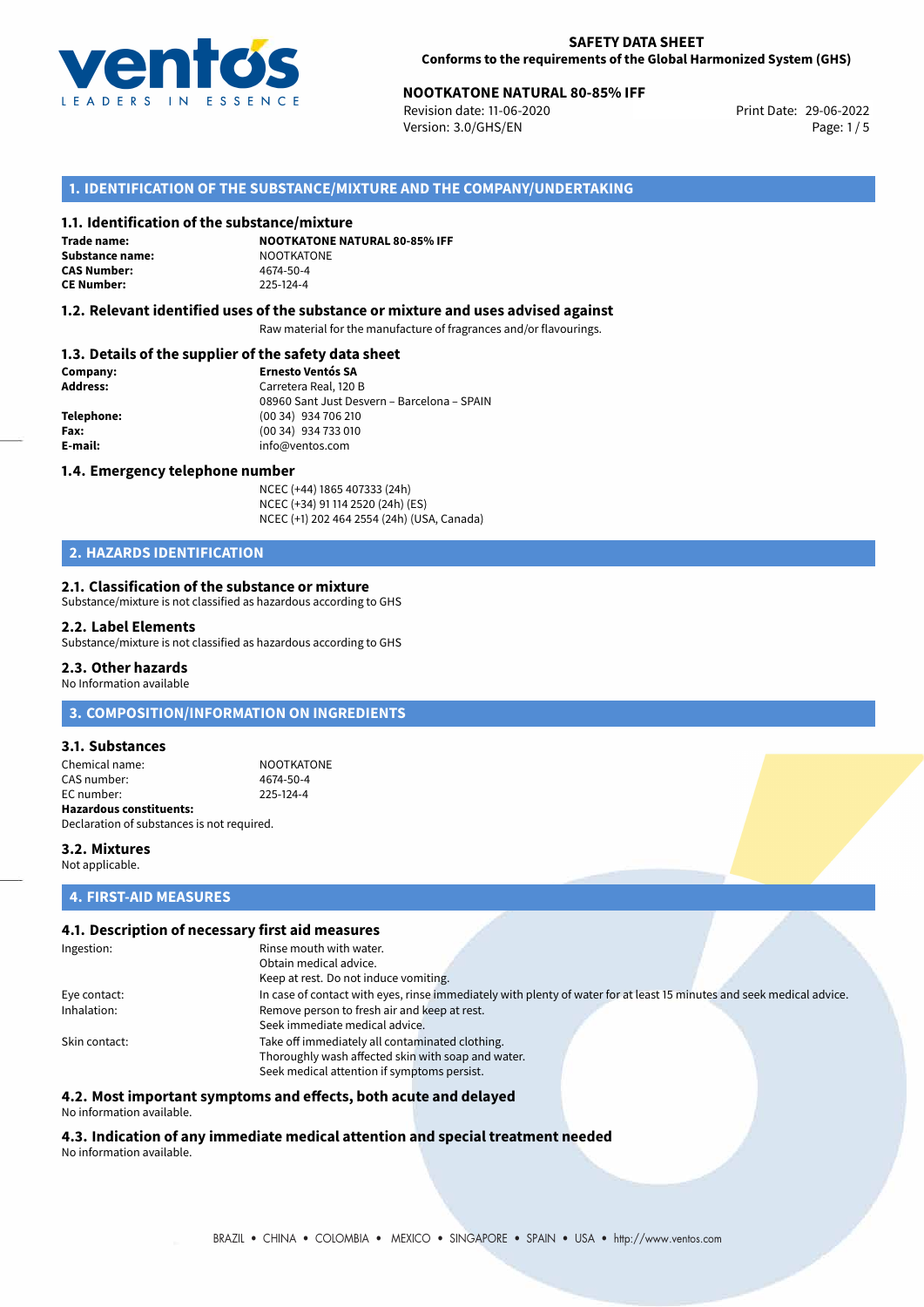

# **NOOTKATONE NATURAL 80-85% IFF**<br>
Revision date: 11-06-2020<br>
Print Date: 29-06-2022

Revision date: 11-06-2020 Version: 3.0/GHS/EN Page: 2 / 5

# **5. FIRE-FIGHTING MEASURES**

### **5.1. Extinguishing Media**

Water spray, carbon dioxide, dry chemical powder or appropriate foam. For safety reasons do not use full water jet.

### **5.2. Special hazards arising from the substance or mixture**

Known or Anticipated Hazardous Products of Combustion: Emits toxic fumes under fire conditions.

### **5.3. Advice for firefighters**

High temperatures can lead to high pressures inside closed containers. Avoid inhalation of vapors that are created. Use appropriate respiratory protection. Do not allow spillage of fire to be poured into drains or watercourses. Wear self-contained breathing apparatus and protective clothing.

# **6. ACCIDENTAL RELEASE MEASURES**

### **6.1. Personal precautions, protective equipment and emergency procedures**

Evacuate surronding areas. Ensure adequate ventilation. Keep unnecessary and unprotected personnel from entering. Do not breathe vapor/spray. Avoid contact with skin and eyes. Information regarding personal protective measures: see section 8.

### **6.2. Environmental precautions**

To avoid possible contamination of the environment, do not discharge into any drains, surface waters or groundwaters.

### **6.3. Methods and materials for containment and cleaning up**

Cover with an inert, inorganic, non-combustible absorbent material (e.g. dry-lime, sand, soda ash). Place in covered containers using non-sparking tools and transport outdoors. Avoid open flames or sources of ignition (e.g. pilot lights on gas hot water heater). Ventilate area and wash spill site after material pickup is complete.

### **6.4. Reference to other sections**

Information regarding exposure controls, personal protection and disposal considerations can be found in sections 8 and 13.

### **7. HANDLING AND STORAGE**

### **7.1. Precautions for safe handling**

Do not store or handle this material near food or drinking water. Do not smoke. Avoid contact with the eyes, skin and clothing. Wear protective clothing and use glasses. Observe the rules of safety and hygiene at work. Keep in the original container or an alternative made from a compatible material.

### **7.2. Conditions for safe storage, including any incompatibilities**

Store in tightly closed and preferably full containers in a cool, dry and ventilated area, protected from light. Keep away from sources of ignition (e.g. hot surfaces, sparks, flame and static discharges). Keep away from incompatible materials (see section 10).

### **7.3. Specific end use(s)**

No information available.

# **8. EXPOSURE CONTROLS AND PERSONAL PROTECTION**

### **8.1. Control parameters**

Components with occupational exposure limits: None known.

### **8.2. Exposure controls**

Measures should be taken to prevent materials from being splashed into the body. Provide adequate ventilation, according to the conditions of use. Use a mechanical exhaust if required.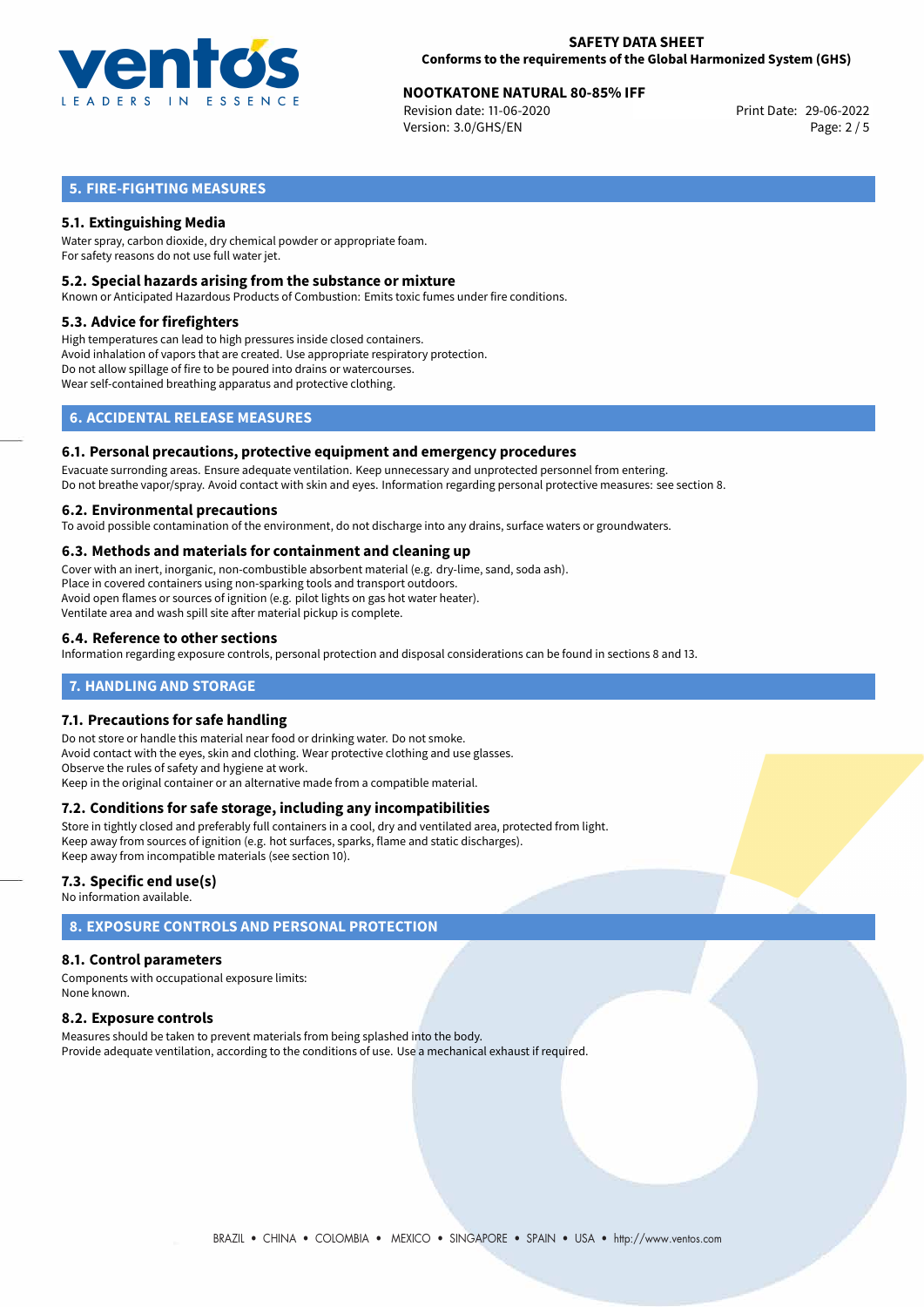

# **NOOTKATONE NATURAL 80-85% IFF**<br>Revision date: 11-06-2020 **Print Date: 29-06-2022**

Revision date: 11-06-2020 Version: 3.0/GHS/EN Page: 3 / 5

### **8.3. Individual protection measures, such as personal protective equipment**

Eye/Face protection: Chemical safety goggles are recommended. Wash contaminated goggles before reuse. Chemical-resistant gloves are recommended. Wash contaminated gloves before reuse. Body protection: Personal protective equipment for the body should be selected based on the task being performed and the risks involved. Respiratory Protection: In case of insufficient ventilation, use suitable respiratory equipment. Environmental exposure controls: Emissions from ventilation or process equipment should be checked to ensure they comply with environmental protection legislation. In some cases, filters or engineering modifications to the process equipment will be necessary to reduce emissions to acceptable levels.

# **9. PHYSICAL AND CHEMICAL PROPERTIES**

### **9.1. Information on basic physical and chemical properties**

| Appearance:                            | Liquid/solid              |
|----------------------------------------|---------------------------|
| Colour:                                | Conforms to standard      |
| Odour:                                 | Conforms to standard      |
| Odour theshold:                        | Not determined            |
| pH:                                    | Not determined            |
| Melting point/freezing point:          | Not determined            |
| Boling point/boiling range (°C):       | 140°C (0,5-1,0 mm)        |
| Flash point:                           | $110^{\circ}$ C           |
| Evaporation rate:                      | Not determined            |
| Flammability:                          | Not determined            |
| Lower flammability/Explosive limit:    | Not determined            |
| Upper flammability/Explosive limit:    | Not determined            |
| Vapour pressure:                       | $< 0.01$ hPa              |
| Vapour Density:                        | Not determined            |
| Density:                               | $0,98-1,01$ g/mL (20°C)   |
| Relative density:                      | $0,98 - 1,01(20°C)$       |
| Water solubility:                      | <b>INSOLUBLE IN WATER</b> |
| Solubility in other solvents:          | SOLUBLE IN ETHANOL        |
| Partition coefficient n-octanol/water: | Not determined            |
| Auto-ignition temperature:             | Not determined            |
| Decomposition temperature:             | Not determined            |
| Viscosity, dynamic:                    | Not determined            |
| Viscosity, kinematic:                  | Not determined            |
| Explosive properties:                  | Not determined            |
| Oxidising properties:                  | <b>NONE EXPECTED</b>      |
|                                        |                           |

### **10. STABILITY AND REACTIVITY**

### **10.1. Reactivity**

No hazardous reactions if stored and handled as prescribed/indicated.

### **10.2. Chemical stability**

The product is stable if stored and handled as prescribed/indicated.

### **10.3. Possibility of hazardous reactions**

No hazardous reactions if stored and handled as prescribed/indicated.

### **10.4. Conditions to Avoid**

Conditions to Avoid: Excessive heat, flame or other ignition sources.

### **10.5. Incompatible materials**

Avoid contact with strong acids and bases and oxidizing agents.

### **10.6. Hazardous decomposition products**

During combustion may form carbon monoxide and unidentified organic compounds.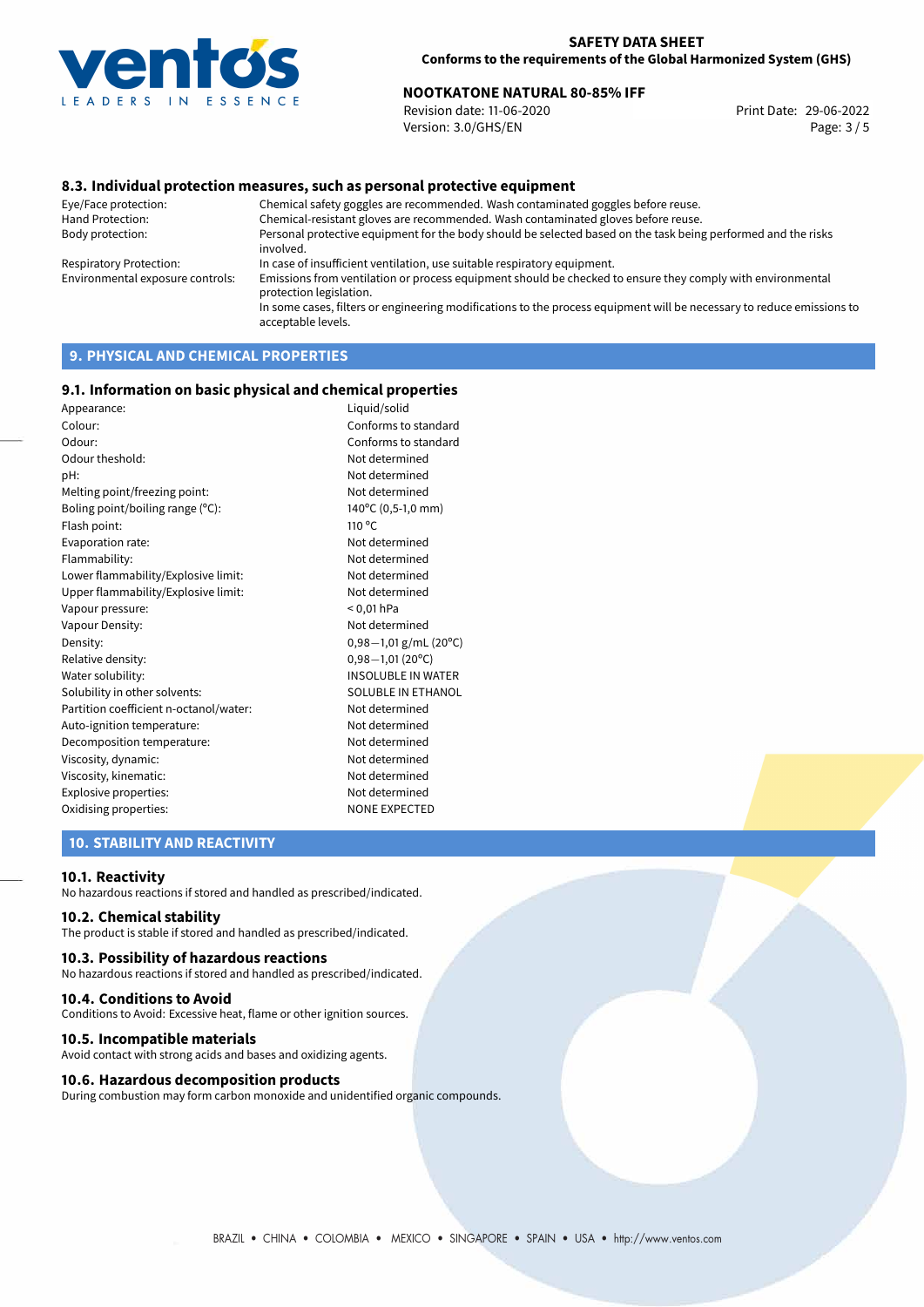

# **NOOTKATONE NATURAL 80-85% IFF**<br>
Revision date: 11-06-2020<br>
Print Date: 29-06-2022

Revision date: 11-06-2020 Version: 3.0/GHS/EN Page: 4 / 5

# **11. TOXICOLOGICAL INFORMATION**

| Based on the data available, the criteria for classification are not met. |
|---------------------------------------------------------------------------|
| Based on the data available, the criteria for classification are not met. |
| Based on the data available, the criteria for classification are not met. |
| Based on the data available, the criteria for classification are not met. |
| Based on the data available, the criteria for classification are not met. |
| Based on the data available, the criteria for classification are not met. |
| Based on the data available, the criteria for classification are not met. |
| Based on the data available, the criteria for classification are not met. |
| Based on the data available, the criteria for classification are not met. |
| Based on the data available, the criteria for classification are not met. |
|                                                                           |

# **12. ECOLOGICAL INFORMATION**

### **12.1. Toxicity**

**Assessment:**

Based on the data available, the criteria for classification are not met. **Experimental/calculated data:** No information available.

# **12.2. Degradability**

No information available.

### **12.3. Bioaccumulative potential**

No information available.

### **12.4. Soil mobility**

No information available.

## **12.5. Other adverse effects**

See also sections 6, 7, 13 and 15 Do not allow to get into waste water or waterways.

### **13. DISPOSAL CONSIDERATIONS**

### **13.1. Waste treatment methods**

Dispose of in accordance with national and local environmental regulations.

### **14. TRANSPORT INFORMATION**

|                                  | <b>ADR/RID/ADN</b>                | <b>IMDG</b>                       | <b>IATA-ICAO</b>                  |
|----------------------------------|-----------------------------------|-----------------------------------|-----------------------------------|
| 14.1. UN Number                  | Not classified as hazardous goods | Not classified as hazardous goods | Not classified as hazardous goods |
| 14.2. UN Proper Shipping Name    | Not applicable                    | Not applicable                    | Not applicable                    |
| 14.3. Transport Hazard Class(es) | Not applicable                    | Not applicable                    | Not applicable                    |
| 14.4. Packing Group              | Not applicable                    | Not applicable                    | Not applicable                    |
| 14.5. Environmental hazards      | No                                | <b>No</b>                         | No                                |
| <b>Additional information</b>    |                                   |                                   |                                   |

### **14.6 Special precautions for user**

None known

### **14.7. Transport in bulk according to Annex II of MARPOL 73/78 and the IBC Code**

No information available

# **15. REGULATORY INFORMATION**

# **15.1. Safety, health and environmental regulations/legislation specific for the substance or mixture**

No information available

# **16. OTHER INFORMATION**

**Full text of the R-phrases, hazard statements and precautionary statements mentioned in section 3:** Not applicable.